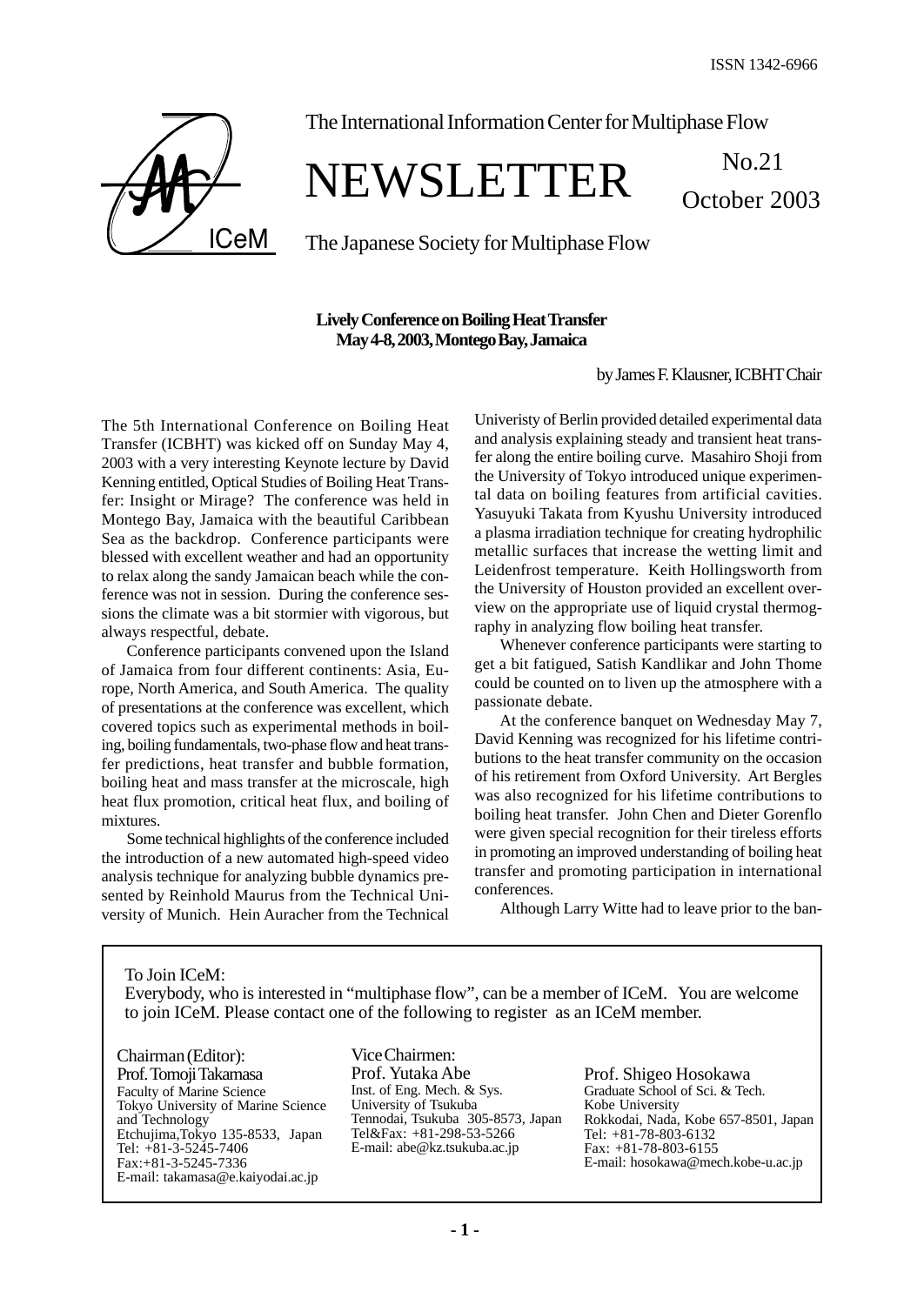quet, he graciously passed along his jokes to the conference chairman, James Klausner, so that the banquet did not go down without some good laughs. Following the banquet, James Klausner provided additional entertainment by doing a rock and roll karaoke rendition of his favorite band.

The 5th International Conference on Boiling Heat Transfer was closed on the morning of Thursday, May 8, 2003. The Chairman for the next conference, to be held in 2006, is Gian Piero Celata from the Institute of Thermal-Fluid Dynamics in Rome. It is expected that Gian will provide information on the location for the next conference in the near future.

Frank Schmidt and James Klausner will serve as coeditors for a special edition of the Int. J. Heat and Fluid Flow that will feature a collection of papers from the ICBHT. It is expected that the special edition journal publication will be in print in early 2004. Those interested in a copy of the Proceedings of the 5th International Conference on Boiling Heat Transfer should contact James Klausner (klaus@ufl.edu). A fee will be required to cover the cost of printing.

Prof. James F. Klausner University of Florida Department of Mechanical Engineering Gainesville, FL 32611 Tel: 352-392-3506 Fax: 352-392-1071 Email: klaus@ufl.edu

## **5th International Conference on Boiling Heat Transfer (ICHBT03) May 4-8, 2003, Montego Bay, Jamaica**

#### by Paolo Di Marco

The 5th International Conference on Boiling Heat Transfer (ICHBT03) took place in Montego Bay, Jamaica, on the shore of the Caribbean Sea, from May 4 to 8, 2003. The Conference was efficiently organized by the Mechanical Engineering Department of the University of Florida at Gainesville, USA, under the direction of the meeting chairman, James F. Klausner. Gian Piero Celata, Keith Cornwell, Yasonobu Fujita and Jungho Kim co-chaired the event. This is the fifth meeting of a series started in S. Barbara, California, in 1992 after an idea of Vijay Dhir and John Chen, and entirely dedicated to pool and flow boiling heat transfer: the former conferences were held in Banff, Canada (1995), Irsee, Germany (1997), Girdwood, Alaska (2000).

The meeting was attended by about 75 participants, mostly from USA and Germany, and was divided into 14 sessions, which spanned all the aspects of boiling heat transfer from fundamentals to experimental methods, bubble formation, critical heat flux and dryout, microscale phenomena, boiling enhancement, and boiling of mixtures. 12 Keynote lectures and 49 contributed papers were presented.

The schedule of the meeting allowed time for open discussions, which found high interest with the audience and hosted live and sometimes passionate debate, always in the spirit of great respect and cooperation. Some of the topics discussed and advancements achieved are shortly listed in the following. The significant role of the solid surface was stressed in several instances, not only in terms of its nucleation sites, but also for its thermal inertia and aging: this must be considered a •greturning•h rather than a new issue. It is becoming increasingly clear that the phenomena taking place in the micro-region around the three-phase contact line of the bubble are the most important in determining boiling heat transfer, and several models were elaborated in this respect. The paramount role of nucleation site density and activation was also discussed: in this frame, several authors evidenced the importance of dissolved gas content for nucleation and the necessity to control this parameter during experiments, as well as provide its value in the reports. The uncertainty in physical models for bubble detachment and nucleation site density still prevents elaboration of reliable and complete numerical model of boiling heat transfer with bottomup approach, though calculation capability is nowadays available. Finally, the need to consider flow pattern in heat transfer correlations for flow boiling was highlighted.

During the social dinner the celebration for the retirement of David Kenning took place, who had opened the meeting with a Keynote lecture entitled: "Optical Studies of Boiling Heat Transfer: Insight or Mirage?". Keith Cornwell, with his British sense of humor, highlighted David's main achievements of. The outstanding contribution of Art Bergles, John Chen and Dieter Gorenflo in promoting discussion and understanding of boiling heat transfer was also acknowledged.

The main papers presented at the meeting will be published in a special issue of International Journal of Heat and Fluid Flow, under the auspices of Frank Schmidt.

Finally, it was agreed that with 6th meeting of this series (ICHBT06) to take place in Italy in May 2006, being organized by Gian Piero Celata (chairman), John Thome and Paolo Di Marco. The exact location will be communicated shortly.

Paolo Di Marco Dept. of Energetics, University of Pisa via Diotisalvi 2, I-56126 Pisa, Italy TEL: +39-050-569610 FAX: +39-050-569666 E-mail p.dimarco@ing.unipi.it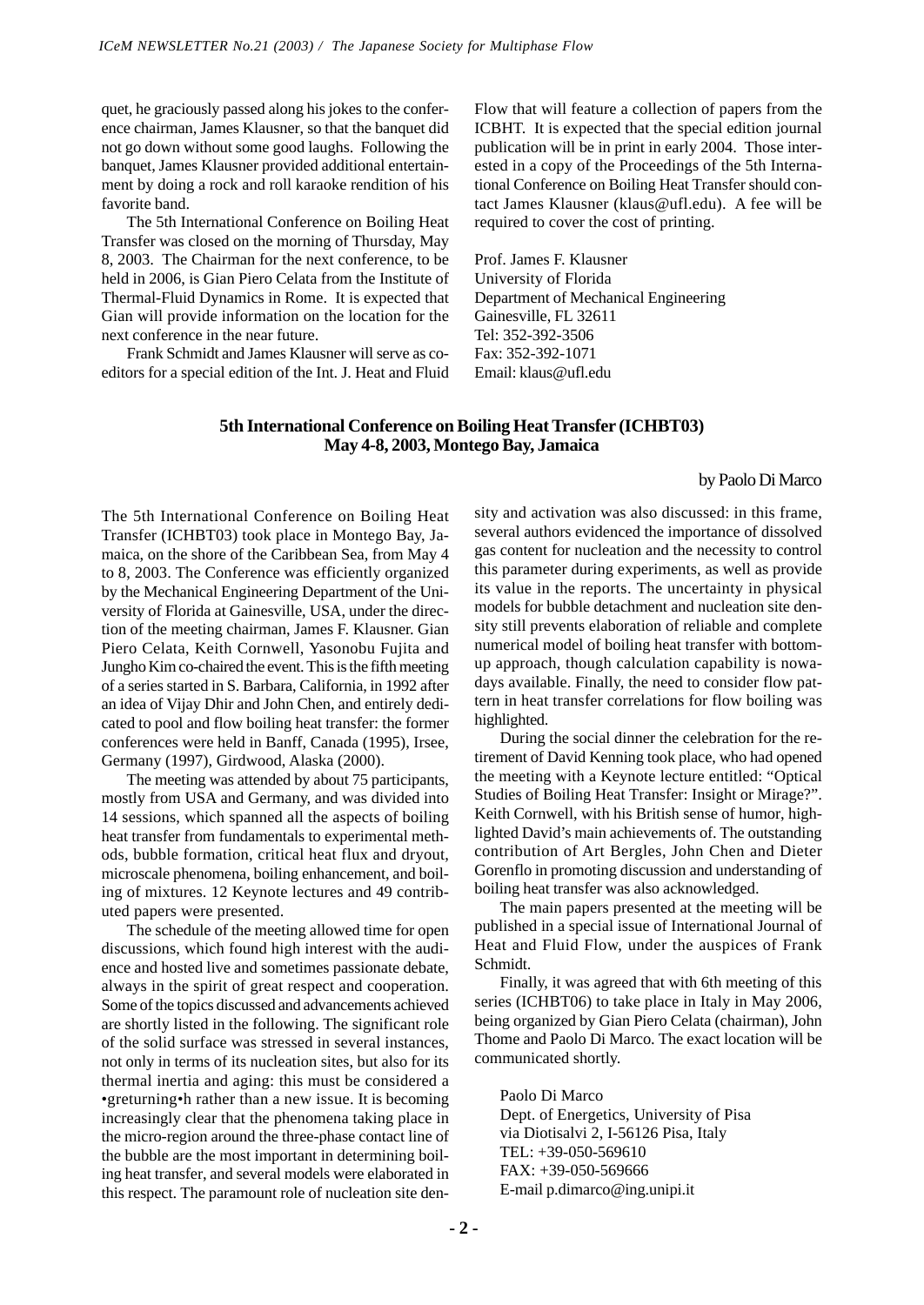# **Third International Symposium on Turbulence and Shear Flow Phenomena June 25-27, 2003, Sendai, Japan**

by Toshio Miyauchi

The Third International Symposium on Turbulence and Shear Flow Phenomena was held at Sendai International Center from June 25 to 27, 2003. 139 Japanese researchers and 139 foreign researchers attended this symposium. Also, 21 accompanying persons attended. Major countries of the participants were: United States (31), France (18), Sweden (17), United Kingdom (17) and Germany (11). Because of the effect of SARS, there were no attendees from China, Taiwan and Singapore.

In this symposium, 5 invited lectures, 199 oral presentations in 36 sessions and poster presentations were delivered. On the first day, after the opening session, Professor Tsuji of Osaka University talked about gassolid two-phase turbulence as an invited lecture. After this, parallel sessions of DNS, Turbulent Boundary Layer, Multi Phases Flow and Fundamentals were conducted. First sessions in the afternoon were RANS, Turbulent Boundary Layer, Multi Phases Flow and Fundamentals. After these sessions, a poster session was conducted. Final sessions of the first day were RANS, Turbulence Control, Separated Flow and Environmental Fluid Mechanics.

The second day was opened by an invited lecture of Professor Weinbaum of the City College, New York, the United States on bio-fluid dynamics. After this, Professor Shimomura of the University of Tokyo delivered an invited lecture on MEMS Application in Fluid Dynamics. The first sessions of the second day were Turbulence Control, Multi Phases Flow, Environmental Fluid Mechanics and General. The first sessions on the afternoon of the second day were Turbulence Control, LES, Free Shear Flow and Bio/Medical followed by another poster session. The last sessions of the second day were on Reacting Flow, LES, Experimental Methods and Coherent Structure/Dynamic Systems,

On the morning of the last day, Professor Vervisch of INSA de Rouen, France delivered an invited lecture on Turbulent Combustion. After this, Professor Bertoglio of CNRS-Ecole Centrale de Lyon, France talked about Two-Point Closures and Turbulence Modeling as an invited lecture. The first sessions on the morning of the last day were Turbulent Boundary Layer, Turbulence Control, Turbulent Heat Transfer and Aerodynamics. The first sessions in the afternoon were LES, Reacting Flow, Turbulent Heat Transfer and Free Shear Flow. The last sessions were LES, Reacting Flow, Compressible Flow and Free Shear Flow.

The papers of this Symposium were published as the Symposium Proceedings (Three volumes, 1244 pages). Selected papers from this symposium will be published in a special issue of the International Journal of Heat and Fluid Flow and Journal of Turbulence.

Prof. Toshio Miyauchi Tokyo Institute of Technology Graduate School of Science and Engineering Mechanical and Aerospace Engineering 2-12-1 Ookayama, Meguro-ku, Tokyo, 152-8550, JAPAN Tel.: +81-3-5734-3183 E-mail: tmiyauch@mes.titech.ac.jp

#### **Report on 4th ASME & JSME Joint Fluids Engineering Conference July 6-10, 2003, Hawaii, USA**

#### by Ali Ogut

The 4th ASME & JSME Joint Fluids Engineering Conference, sponsored by Fluids Engineering Division (FED) of the American Society of Mechanical Engineers (ASME), and the Japanese Society of Mechanical Engineers (JSME) was held during July 6-10th in Honolulu, Hawaii.

The objective of this conference was to provide a forum for exchange of information related to fluids engineering for mechanical engineers from around the world representing academia, industry and government laboratories.

The Conference was organized by Prof. Ali Ogut, Rochester Institute of Technology, representing ASME, adoeme@rit.edu, and Prof. Yutaka Tsuji, Osaka University, tsuji@mech.eng.osaka-u.ac.jp, and Prof. Masaaki Kawahashi, Saitama University, mkawa@mech.saitama-u.ac.jp, representing JSME.

The Conference was a resounding success as it attracted 766 attendees from 33 Nations, including 134 students. The Conference Program included 714 papers in 179 Sessions, 6 Plenary Sessions, 2 Industrial Exchange Program Sessions, 28 Posters, and 4 exhibits. It also included a special symposium in memory of Prof. Charles G. Speziale, past Professor of Aerospace and Mechanical Engineering at Boston University, and a Student Paper Contest competition, sponsored by Fluent, Inc.

During the Conference Luncheon, awards were presented to 3rd (1999) ASME/JSME Joint Conference Chairs, Dr. Philip Pfund, and Dr. Toshiki Iino by JSME.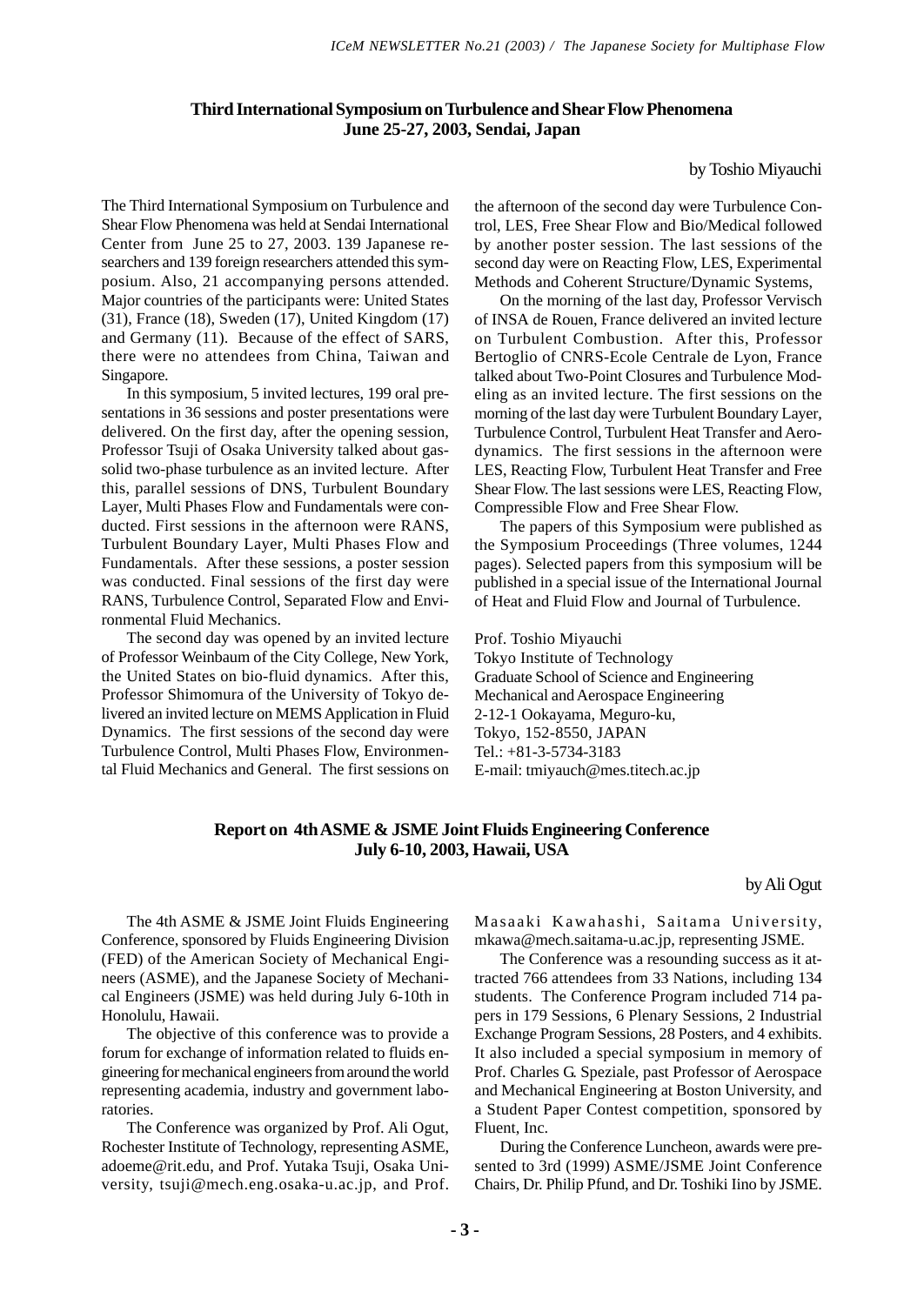In addition 2003 Fluids Engineering, Lewis F. Moody, Robert T. Knapp awards were given to winning individuals. Awards were also given to Student Paper Contest winners.

If you wish to obtain further information on this Conference, you can contact any of the above organizers.

Dr. Ali Ogut Professor, Department of Mechanical Engineering Rochester Institute of Technology 76 Lomb Memorial Drive Rochester, NY 14623-5604 Ph: 585-475-2542 or 585-475-2162 (ME Office) Fx: 585-475-7710 E-mail: adoeme@rit.edu http://www.asme.org/conf/fed03/

#### Photo

From left : Dr. Philip Pfund (Winners of JSME Award), Dr. Toshiki Iino (Winners of JSME Award), Dr. Upendra Rohatgi (Chair of ASME FED) and Dr. Hiroshi Hayami (Chair of JSME FED )



# **IEEES-1 The First International Exergy, Energy And Environment Symposium July 13-17, 2003, Izmir, Turkey**

# by Ibrahim Dincer, IEEES-1 Symposium

The First Exergy, Energy and Environment Symposium (IEEES-1) was a multidisciplinary/interdisciplinary international conference and provided a forum for researchers, scientists, engineers and practitioners from 37 countries to disseminate information, present new ideas and developments, and discuss the future direction and priorities in the fields of exergy, energy and environment.

The IEEES-1 was held in Izmir and the outcome of the presentations and discussions was found to be fruitful for both academia and industry. Also, it served as nourishment to the cooperation between academia and industry in terms of developing research programs in various areas of exergy, energy and environment.

The IEEES-1, which was the first international Symposium in this Symposium Series on Exergy, Energy and Environment, has received considerable international attention.

The IEEES-1 featured 4 keynote lectures and 173 general papers organized in sequence beginning with thermodynamics and heat and fluid flow, and progressing towards the blending of exergy, energy and environment with relevant disciplines in the pursuit of recent research results, reflecting the development of this very active field. The speakers covered a wide spectrum of educational backgrounds and research orientations, from engineering to physics, and from fundamentals to actual industrial applications.

Ibrahim Dincer, Ph.D. Professor School of Manufacturing Engineering University of Ontario Institute of Technology 2000 Simcoe Street North Oshawa, Ontario L1H 7K4, Canada Tel: 905-721-3209 or 721-3111 (Ex: 2573) Cell: 905-441-2229 Fax: 905-721-3140 E-mail: Ibrahim.Dincer@uoit.ca

# **An Announcement from Editor**

The JSMF gives internet-service for ICMF members. You can read updated ICeM NEWSLETTER by visiting JSMF homepage http://www.jsmf.gr.jp/index-en.html.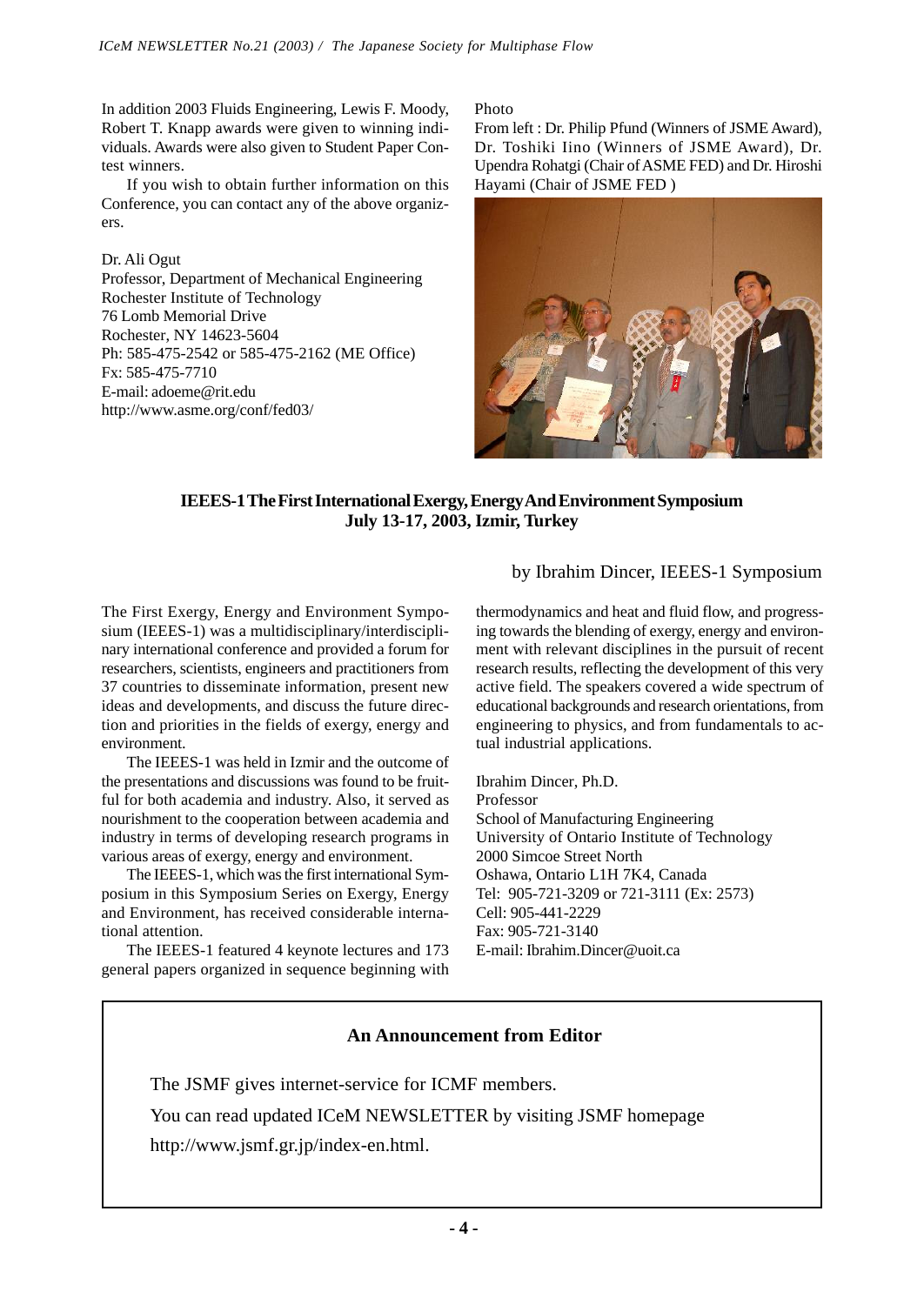# **6th International Conference on Gas-Liquid and Gas-Liquid-Solid Reactor Engineering August 17-20, 2003, University of British Columbia, Vancouver, Canada**

The Sixth International Conference on Gas-Liquid and Gas-Liquid-Solid Reactor Engineering (GLS-6) was held at the University of British Columbia in Vancouver, Canada on August 17-20, 2003. The program consisted of three keynote papers ? on airlift bioreactors, on LC-Finer studies and on suspension of particles. A total of 94 additional papers were accepted and delivered, first as oral mini-presentations, then as poster displays and finally as subjects for discussion. In addition, 12 free-forum posters were displayed and subjected to discussion. The keynote papers and 72 of the additional papers were published in the Special June - August 2003 Issue of the Canadian Journal of Chemical Engineering, which was distributed to all Conference delegates along with 2-page summaries of the other papers, including the free-forum posters.

Five pairs of parallel sessions were held, as follows:

1A. Two-Phase Bubble Column Hydrodynamics

1B. Three-Phase Bubble Column Hydrodynamics

by Norman Epstein, GLS-6 Chair

- 2A. Gas-Liquid Mechanics
- 2B. Stirred Systems
- 3A. Gas-Liquid Mass Transfer
- 3B. Computational Fluid Dynamics
- 4A. Chemical Reactors
- 4B. Measurement Techniques
- 5A. Monoliths, Packed and Trickle Beds
- 5B. Three-Phase Fluidization

The number of Conference registrants was 122.

Prof. Norman Epstein, GLS-6 Chair Department of Chemical & Biological Engineering The University of British Columbia 2216 Main Mall Vancouver, B.C., Canada, V6T 1Z4 Tel: 1 604 822-2815 Fax: 1 604 822-6003 E-mail: helsa@chml.ubc.ca

| President                            | T. Ikohagi (Tohoku University)                                                                                                                                                                                        |
|--------------------------------------|-----------------------------------------------------------------------------------------------------------------------------------------------------------------------------------------------------------------------|
| Vice Presidents                      | M. Aritomi (Tokyo Institute of Technology)<br>K. Mishima (Kyoto University)<br>M. Murase (Hitachi, Ltd.)                                                                                                              |
| <b>Chair of Informatics Division</b> | T. Saito (Shizuoka University)                                                                                                                                                                                        |
| Chair of General Affairs Division    | Y. Abe (University of Tsukuba)                                                                                                                                                                                        |
| Chair of Planning Division           | T. Takamasa (Tokyo University of Marine Science and Technology)                                                                                                                                                       |
|                                      | Chair of International Intercourse Division<br>A. Tomiyama (Kobe University)                                                                                                                                          |
| Executive Office of JSMF:            | Gakujyutu Shuppan Insatu Co.<br>2-14-9 Kasugadenaka, Konohana-ku, Osaka, 554-0022, JAPAN<br>Tel: $+81-6-6466-1588$ Fax: $+81-6-6463-2522$<br>E-mail: QYM02135@niftyserve.or.jp<br>WWW: homepage http://www.jsmf.gr.jp |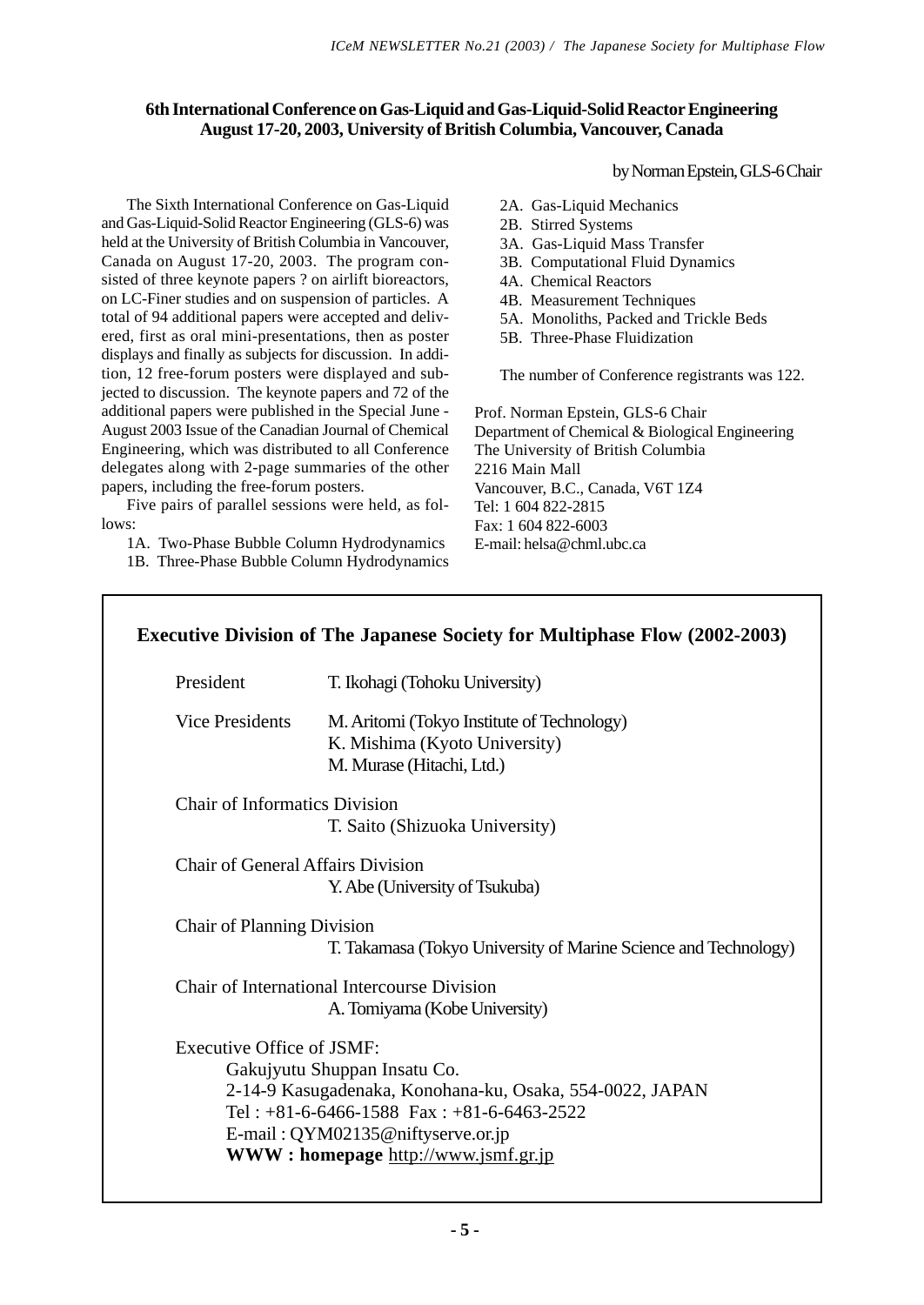# **Report of the 3rd Japanese-European Two-Phase Flow Group Meeting September 21-27, 2003, Certosa di Pontignano, Siena, Italy**

#### by Gian Piero Celata

In the past three decades, world-wide activity in twophase flow has greatly intensified. The number of journals, articles and the conferences that are specialized to two-phase flow significantly increased on all continents. The major impetus for the development of an intellectual framework for analyzing two-phase flows has been provided by needs of the nuclear industry and, to a lesser extent, by the petroleum and chemical engineering industry. Because of the complexity of problems and the urgent need for results, major developments have been •ghurried•h and have had, many times, a strong empirical component. Moreover, there has also been a lack in communication among the people working in different branches such as nuclear and chemical engineering. Consequently they were not accompanied, very often, with an advancement of the field of multiphase flow that has common roots. In recent years, interest by the nuclear industry has waned in many countries around the globe. There is, at present, no large overriding issue equivalent to the need of the nuclear industry for safe operations to drive advancements. However, multiphase flow problems abound in many industries and it is as much important as issue of understanding blood flow in our body. It is difficult to imagine how an engineer could stay in practice for a lifetime without being confronted with a multiphase flow problem whose solution will determine the success of a project.

Japan established the first Society for Multiphase Flow in 1987 (JSMF, the Japanese Society for Multiphase Flow, http://www.jsmf.gr.jp/index-en.htm).

Later, an initiative was taken in the US for establishing multiphase flow as a distinct discipline, thus creating IMuST, the Institute for Multiphase Science and Technology (http://crss.ucsb.edu/imust).

The European Two-Phase Flow Group was established in 1963 at the Royal Institute of Technology in Stockholm after the EAES Symposium on Two-Phase Flow, Steady State Burnout and Hydrodynamics Instability. It was founded by Professor Becker, who held a chair of Reactor Technology at the Royal Institute of Technology at the time. The main objectives of the meetings have been always the state of the art reports, synergism of academic and industrial circles and a special care for younger generations (http:// termserv.casaccia.enea.it/eurotherm/etpfgm.html).

At the 2000 ETPFG Meeting in Karlsruhe, a new "virtual" Institute was founded and named the European Multiphase Systems Institute, EMSI. EMSI objectives are broadly to: i) promote, through research, discussion and scholarship, an understanding of multiphase systems for a range of applications; ii) encourage the setting up of collaborative projects with a European dimension, with a strong emphasis on fundamental aspects of multiphase systems, the aim being to provide a sounder basis for prediction in practical applications (http://www.emsi.fzk.de/).

The proposal to organize the first Meeting on Two-Phase Flow between Europe and Japan came from Japanese participants at the Japan-US Two-Phase Flow Seminar on Two-Phase Flow Dynamics in Fukuoka in 1996, with the aim to promote the information exchange and/or collaboration between Japanese and European scientists and engineers working on two-phase flow.

The First European-Japanese Two-Phase Flow Group Meeting was held in Portoroz, Slovenia, on June 1-5, 1998, organized by the Laboratory for Fluid Dynamics and Thermodynamics of the University of Ljubljana, in collaboration with the Japanese Society for Multiphase Flow and the Institute of Engineering Mechanics and Systems of the University of Tsukuba, and was attended by 41 experts, 15 from Japan.

The 2nd Japanese-European Two-Phase Flow Group Meeting was held in Tsukuba from September 25th to 29th, 2000, organized by the Institute of Engineering Mechanics and Systems of the University of Tsukuba, in collaboration with the Laboratory for Fluid Dynamics and Thermodynamics of the University of Ljubljana, and the Institute of Thermal- Fluid Dynamics of ENEA, Rome. The Meeting was attended by over 70 participants from 13 different countries. The total number of contributions was 51, 17 from Europe, and, among these, there were 5 joint papers between Europe and Japan. The following Countries formally participated at the Tsukuba Meeting: Austria, Czech Republic, France, Germany, Italy, Japan, Portugal, Slovenia, Switzerland and UK.

Considering the success of the first two editions of the European-Japanese Meeting on Two-Phase Flow, at the Tsukuba Meeting it was decided to hold this Meeting every third year, and the 3rd edition to be held again in Europe, and specifically in Italy.

The decision to hold this Meeting at the Certosa di Pontignano was made among chair and co-chairs, in view of the wonderful location of this ancient Carthusian abbey built in the XIV Century, completely restored and fully equipped with the most advanced facilities for conferences, close to Siena and in the heart of Tuscany. The Certosa di Pontignano allows a meeting of the residential type, with all participants lodging inside the meeting place, having breakfast, lunch and dinner all together in a friendly, quiet and constructive atmosphere. The unique features of this meeting, shaped similar to the European Two-Phase Flow Group Meeting, are:

 **- 6 -**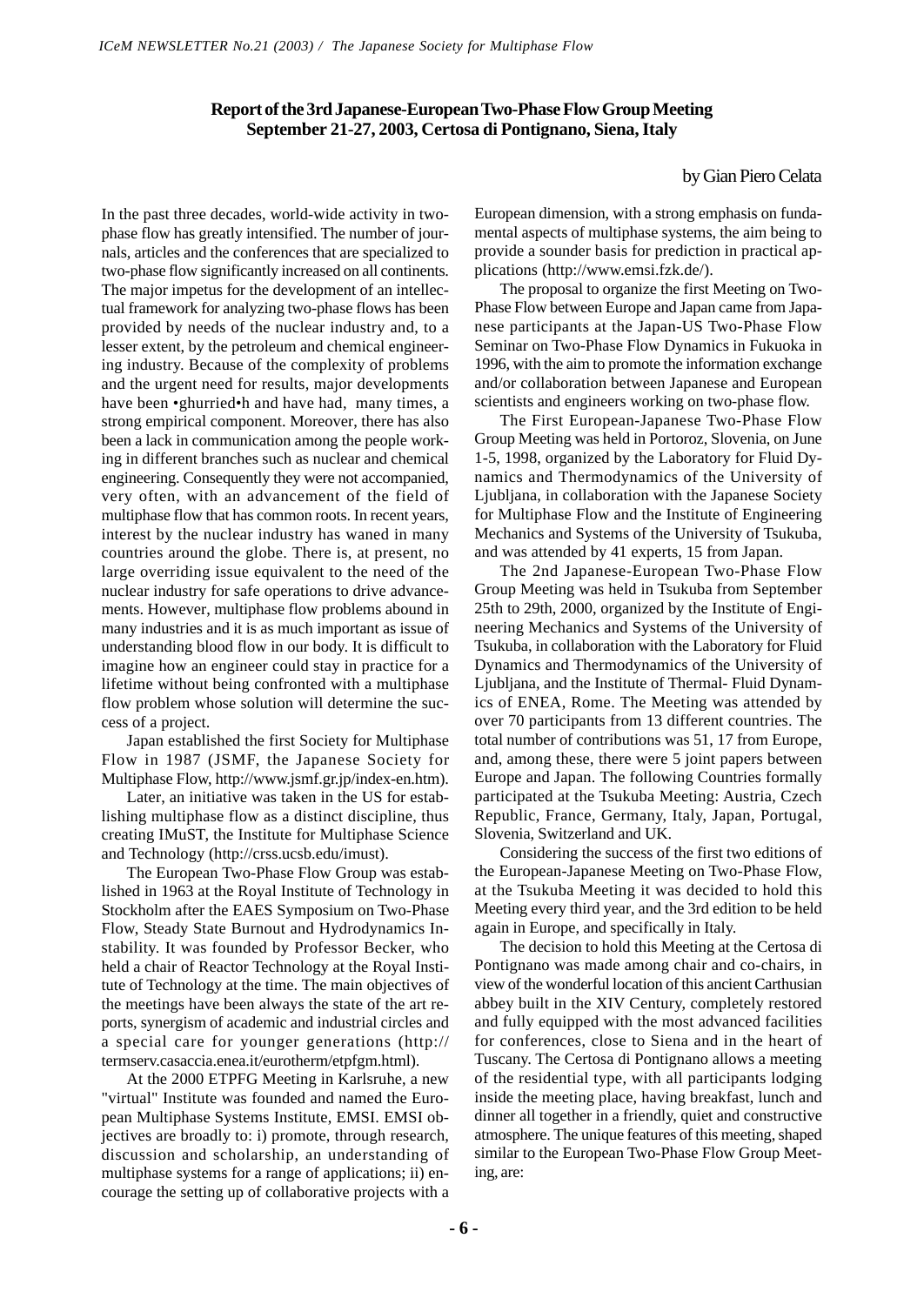- o No advance paper submission but last minute papers brought at the Meeting by participants, i.e., fresh material for discussion
- o Informal and friendly atmosphere
- o Sufficient time for discussion
- o Sufficient time for social events and relaxing

Three outstanding lecturers have been delivered at the Meeting:

- o Professor Yoichiro Matsumoto, dealing with biomedical application of micro-bubbles
- o Professor Goichi Matsui, dealing with simultaneous visualization of particle/bubble
- o Professor Iztok Zun, dealing with the principles of complexity in bubbly flow

More than 60 participants attended the Meeting and a total of 50 papers has been presented at the Meeting dealing with interfacial phenomena, boiling heat transfer, void fraction, microstructures, waves, bubble dynamics, bubbly flow, computational methods, measurements, transient and dynamic analysis, droplet and particle flow, flow pattern and transition, jets, slug flow. A good deal of variety testifying the vitality of the twophase flow community and the many fields of interest which this discipline spreads on. Topics dealt with in the papers suggest that two-phase flow research grows in new directions. The trends are remarkable in the fields of measurement, simulation and applications. The Meeting was active and fruitful, and useful interchange in various directions was promoted during the Meeting.

A CD-ROM containing the pdf files of all papers

presented at the Meeting will be prepared after the Meeting and distributed among participants. Pre-print copies of the papers have been distributed among participants at the Meeting. A selection of papers presented will be published in the Experimental Thermal and Fluid Science and Multiphase Science & Technology Journals.

Details about the technical program of the Meeting can be found at:

http://termserv.casaccia.enea.it/etpfgm3\_jp/ Progfin.html

It was confirmed to continue the series of joint meeting every three years under the umbrella of The European Multiphase Systems Institute (EMSI) and The Japanese Society for Multiphase Flow (JSMF). The fourth Meeting is scheduled for late September 2006 in Kyoto, Japan. Chairman for this Meeting will be Prof. Kaichiro Mishima (mishima@rri.kyotou.ac.jp). Co-chairs will be Prof. Akio Tomiyama for Japan, and Prof. Iztok Zun and Dr. Gian Piero Celata for Europe.

Information will be posted in internet and be accessible through the web page of the European Two-Phase Flow Group (http://termserv.casaccia.enea.it/eurotherm/ etpfgm.html).

Dr. Gian Piero Celata Meeting Chair ENEA, Institute of Thermal-Fluid Dynamics Via Anguillarese 301 00060 Santa Maria di Galeria, Rome, Italy Phone: +39 06 3048 3905 Fax: +39 06 3048 3026 E-mail: celata@casaccia.enea.it

## **The 3rd European-Japanese Two-Phase Flow Group Meeting September 21-27, 2003, Certosa di Pontignano, Italy**

#### by Tomio Okawa

The 3rd European-Japanese Two-Phase Flow Group Meeting was held in Certosa di Pontignano, Italy. The meeting was organized by ENEA, University of Ljubljana, University of Kobe, University of Pisa and Japanese Society for Multiphase Flow with the support of AVL Powertrain Engineering and Nuclear Power Engineering Corporation. The meeting was completely successful as in the two previous ones held in Portoroz, Slovenia (1998) and in Tsukuba, Japan (2000). I would like to express sincere thanks to the meeting chair, Dr. Gian Piero Celata, the co-chairs, Prof. Iztok Zun and Prof. Akio Tomiyama, the secretary, Prof. Paulo di Marco and Dr. Andrea Mariani for their effort to offer us this nice meeting.

In the meeting, the following three stimulating invited lectures on the application, measurement and mechanisms of two-phase flow were given:

- Y. Matsumoto, Bio-medical application of microbubbles
- G. Matsui and H. Monji, Simultaneous visualization of particle/bubble behavior and surrounding flow
- I. Zun, The principles of complexity in bubbly flow About 50 papers that were presented from 14 coun-

tries covered the following fundamental and applied topics of two-phase flow:

- Interfacial phenomena (2 papers)
- Boiling heat transfer (3 papers)
- Void fraction (3 papers)
- Microstructures(1 paper)
- Waves (1 paper)
- Bubble dynamics (5 papers)
- Bubbly flows (3 papers)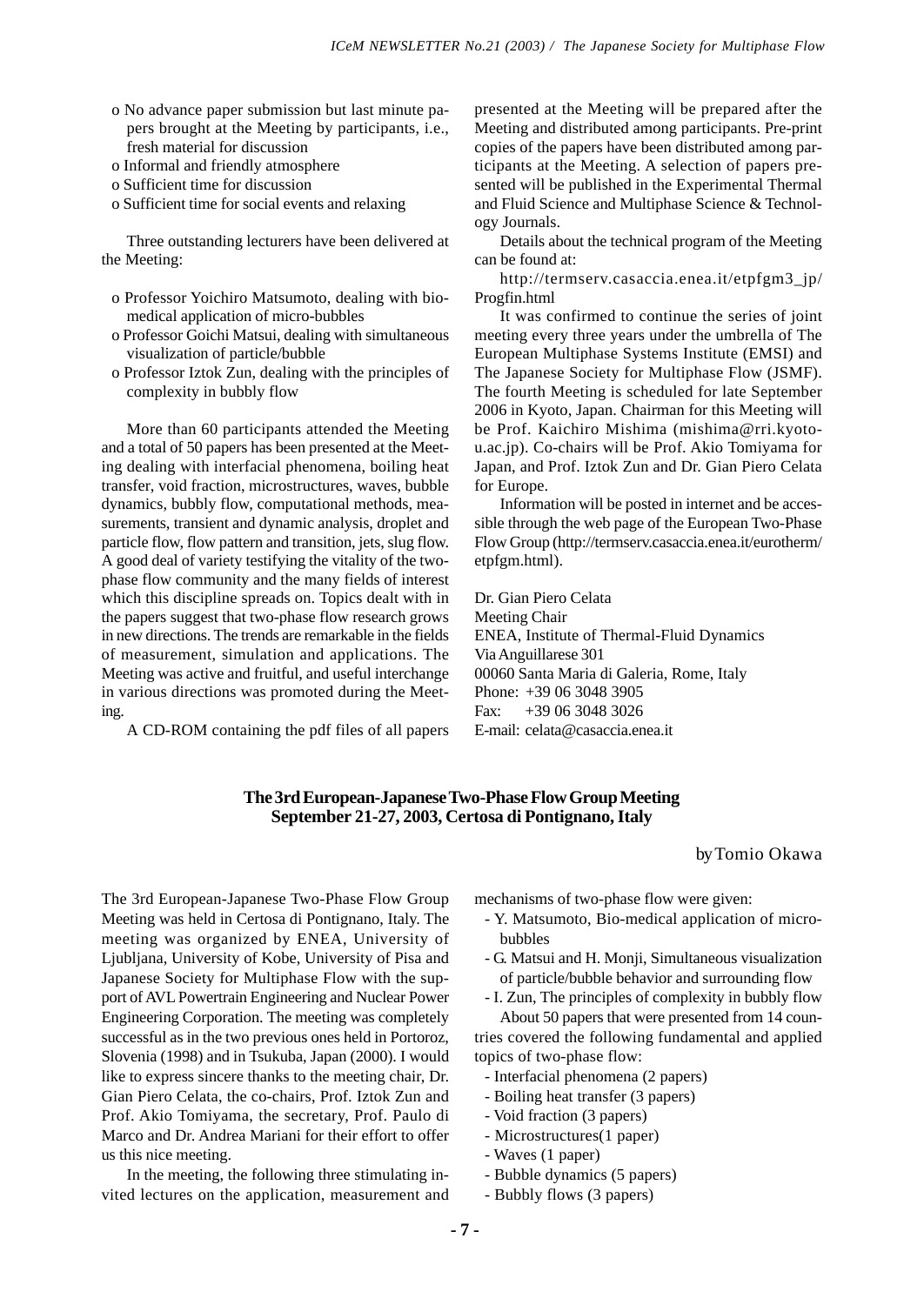- Computational methods (7 papers)
- Measurements (5 papers)
- Transient and dynamic analyses (4 papers)
- Droplet and particle flow (5 papers)
- Flow pattern & transition (2 papers)
- Jets (4 papers)
- Slug flow (5 papers)

It was recognized from the presentations that the global structure of two-phase flow is significantly governed by the micro scale phenomena; much effort is being made to achieve improved understanding of micro scale structure of two-phase flow through analytical, experimental and numerical works.

The meeting was held in an informal atmosphere with casual clothing. This encouraged the fruitful discussion on each presented topic. All the participants lodged the comfortable rooms in the meeting place and had all the meals together. Italian foods including pasta, meat, soup, salad and wine were undoubtedly excellent. In particular, it was difficult to escape from the meeting place since the place was almost isolated from the other world. These helped us being very friendly with each other. I wish to express my sincere appreciation once more to all the persons who planned, prepared or executed this distinctive meeting.

Before closing this report, I would like to mention the blackout that struck Italy in the early morning following the meeting. Because of this problem, my plane was delayed for ten hours. I guess that other participants from foreign countries experienced similar situation. In my case, however, I could have extra discussion with some Japanese participants who were also kept in the Fiumicino airport in Rome. Although the discussion time might be too long, it was also fruitful. For this reason, the unexpected blackout was rather good fortune than misfortune for me.

Prof. Tomio Okawa

Department of Mechanophysics Engineering, Osaka University 2-1, Yamadaoka, Suita-shi, Osaka 565-0871, Japan Tel: +81-6-6879-7257 Fax: +81-6-6879-7247 E-mal: t-okawa@mech.eng.osaka-u.ac.jp

# **Future Meetings**

Following list includes Conference Name, Place, Date and Contact.

# **Tenth International Topical Meeting on Nuclear Reactor Thermal Hydraulics (NURETH-10)**

Seoul, Korea, October 5-9, 2003 Prof. Won-Pil Baek Principal Researcher/General Project Manager Thermal Hydraluic Safety Research Team Korea Atomic Energy Research Institute +82-42-868-8913 +82-11-9817-1667 E-mail: shchang@mail.kaist.ac.kr http://www.nureth10.org

## **4th International Symposium on Turbulence, Heat and Mass Transfer**

Antalya, Turkey, October 12-17, 2003 Prof. K. Hanjalic, Chairman Department of Applied Physics, Delft University of Technology Lorentzweg 1, 2628 CJ Delft, The Netherlands  $Tel·+31$  15 278 1735 Fax: +31 15 278 1204 E-mail: hanjalic@ws.tn.tudelft.nl Prof. Y. Nagano, Co-Chairman Department of Mechanical Engineering, Nagoya Institute of Technology Gokiso-cho, Showa-ku, Nagoya 466-8555, Japan Tel: +81 52 735 5325

E-mail: nagano@heat.mech.nitech.ac.jp SYMPOSIUM SECRETARY Prof. F. Arinc Department of Mechanical Engineering, Middle East Technical University, 06531 Ankara, Turkey Tel: +90 312 210 5214 Fax: +90 312 210 1331 E-mail: arinc@metu.edu.tr http://www.ichmt.org/Thmt-03 Fax: +81 52 735 5359

#### **Second International Conference on Computational Methods in Multiphase Flow**

Santa Fe, New Mexico, USA, November 3-5, 2003 Dr. Stacey Hobbs Conference Secretariat WESSEX INSTITUTE OF TECHNOLOGY Ashurst Lodge, Ashurst Southampton, SO40 7AA Tel: 44 (0) 238 029 3223 Fax: 44 (0) 238 029 2853 Email: shobbs@wessex.ac.uk http://www.wessex.ac.uk/conferences/2003/ multiphase03/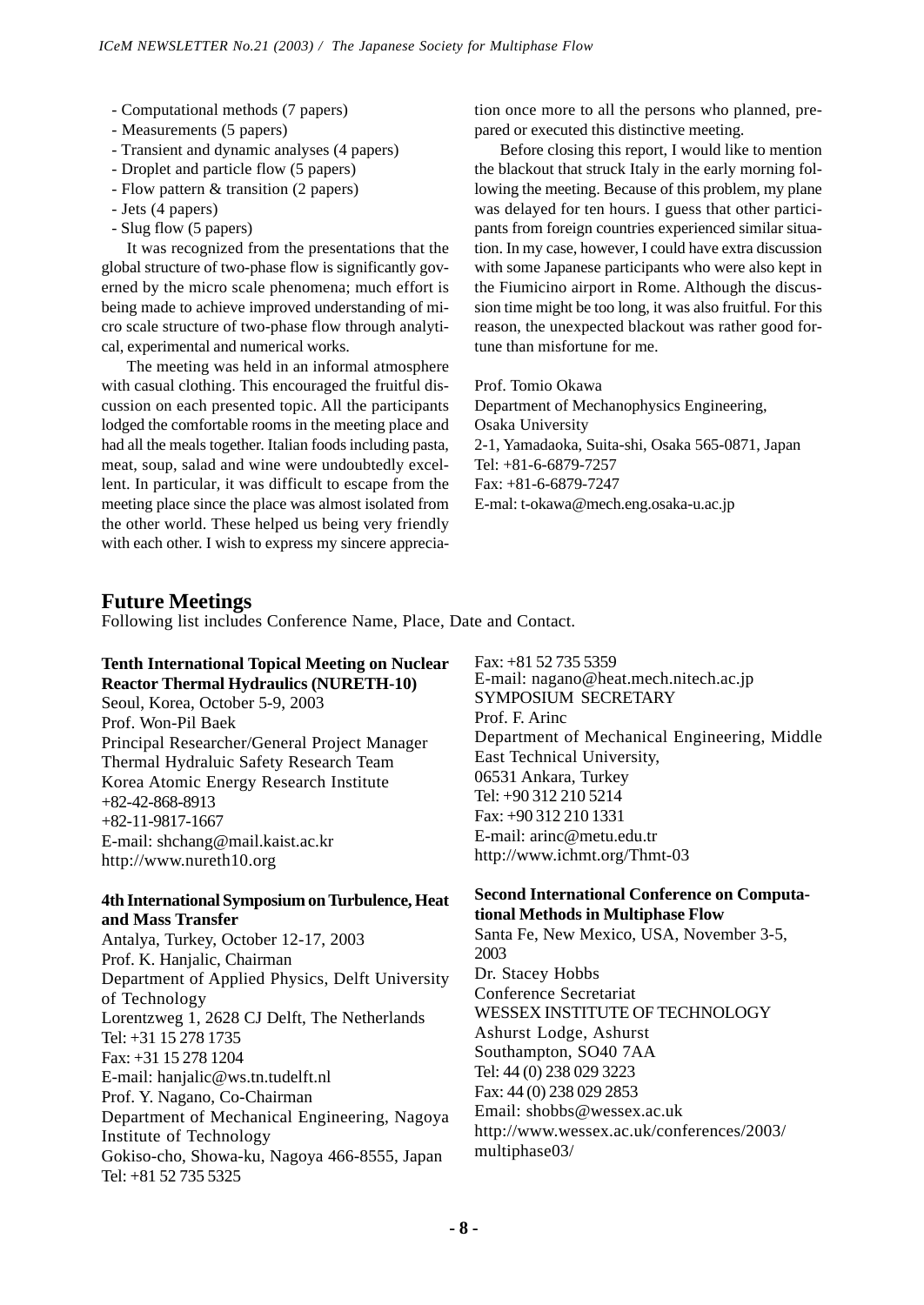## **International Conference on Power Engineering - 03 (ICOPE-03)**

International Conference Center Kobe, Port-Island, Kobe, Japan, November 9-13, 2003 Prof. Terushige Fujii Kobe University USA: Prof. David Y.S. Lou Prof. J.K. Ludwickson Department of Mechanical Engineering, University of Nebraska Lincoln 104N Walter Scott Engineering Center, Lincoln, NE 68588-0656, USA Phone: 402-472-2375 Fax: 402-472-1465 E-mail: dlou@unl.edu China: Prof. Kefa Cen Institute for Thermal Power Engineering, Zhejiang University Hangzhou 310027, China Phone: 0086-571-87952034 Fax: 0086-571-87951616 E-mail: kfcen@sun.zju.edu.cn Japan and others: Prof. Mamoru Ozawa Department of Mechanical Engineering, Kansai University 3-3-35 Yamate-cho, Suita, Osaka 564-8680, Japan Phone & Fax: +81-6-6368-0807 Fax: +81-6-6388-8785 E-mail: ozawa@ipcku.kansai-u.ac.jp http://www.jsme.or.jp/pes/ICOPE-03

# **ANS/ENS International Winter Meeting**

New Orleans, USA, November 16-20, 2003 http://www.ans.org/meetings/

## **AIChE 2003 Annual Meeting**

San Francisco, CA, USA, November 16-21, 2003 Prof. Michael F. Malone MPC-Meeting Program Chair University of Massachusetts, Amherst Email: aiche03@ecs.umass.edu http://www.aiche.org/conferences/

## **International Symposium on Micro-Mechanical Engineering (ISMME 2003)**

Tsuchiura, Ibaraki, Japan, December 1-2, 2003 Tsukuba, Ibaraki, Japan, December 3, 2003 Dr. Shigeki Hirasawa Mechanical Engineering Research Laboratory, Hitachi, Ltd. 502 Kandatsu, Tsuchiura, Ibaraki, 300-0013, Japan Tel: +81-298-32-4138 Fax: +81-298-32-2804 E-mail: hira@merl.hitachi.co.jp http://www.jsme.or.jp/ted/ISMME.html

# **Third International Conference on Computational Fluid Dynamics in the Minerals & Process Industries** Melbourne, AUSTRALIA, December 10-12, 2003 Dr. Phil Schwarz Science Advisor - Process Modelling & Devl'ment Coordinator - CFD Team CSIRO – Minerals Box 312 Clayton Sth, Victoria Australia 3169 Tel: +61-3 9545 8568 Fax: +61-3 9562 8919 Email: phil.schwarz@csiro.au http://www.cfd.com.au/cfdconf

# **The 1st International Symposium on Micro & Nano Technology (ISMNT-1)**

Honolulu, Hawaii, USA, March 14-17, 2004 Dr. Makoto Inoue President Komatsu Electronics Inc. E-mail: makoto\_inoue@komatsu.co.jp Prof. Masaru ISHIZUKA Toyama Prefectural University E-mail: ishizuka@pu-toyama.ac.jp http://www.ismnt.com

# **14th Pacific Basin Nuclear Conference**

Honolulu, Hawaii, Sheraton Waikiki Hotel, March 21-25, 2004 Dr. Gail H. Marcus U.S. Department of Energy Mr. E. James Reinsch Bechtel Power Corporation Dr. Ellen Leitschuh American Nuclear Society Tel: 708/579-8253 Fax: 708/352-6464 E-mail: eleitschuh@ans.org http://www.ans.org/meetings/pdfs/2004/ pbnc2004-cfp.pdf

#### **CHT-04 Advances in Computational Heat Transfer**

Kirkenes, Norway, April 1-6, 2004 Prof. Graham de Vahl Davis Prof. Eddie Leonardi CFD Research Laboratory, School of Mech. & Manuf. Engineering, The University of NSW, Sydney, NSW, Australia 2052 Tel: (+61 2) 9385 4099 / 4254 Fax: (+61 2) 9663 1222 Email: cht04@cfd.mech.unsw.edu.au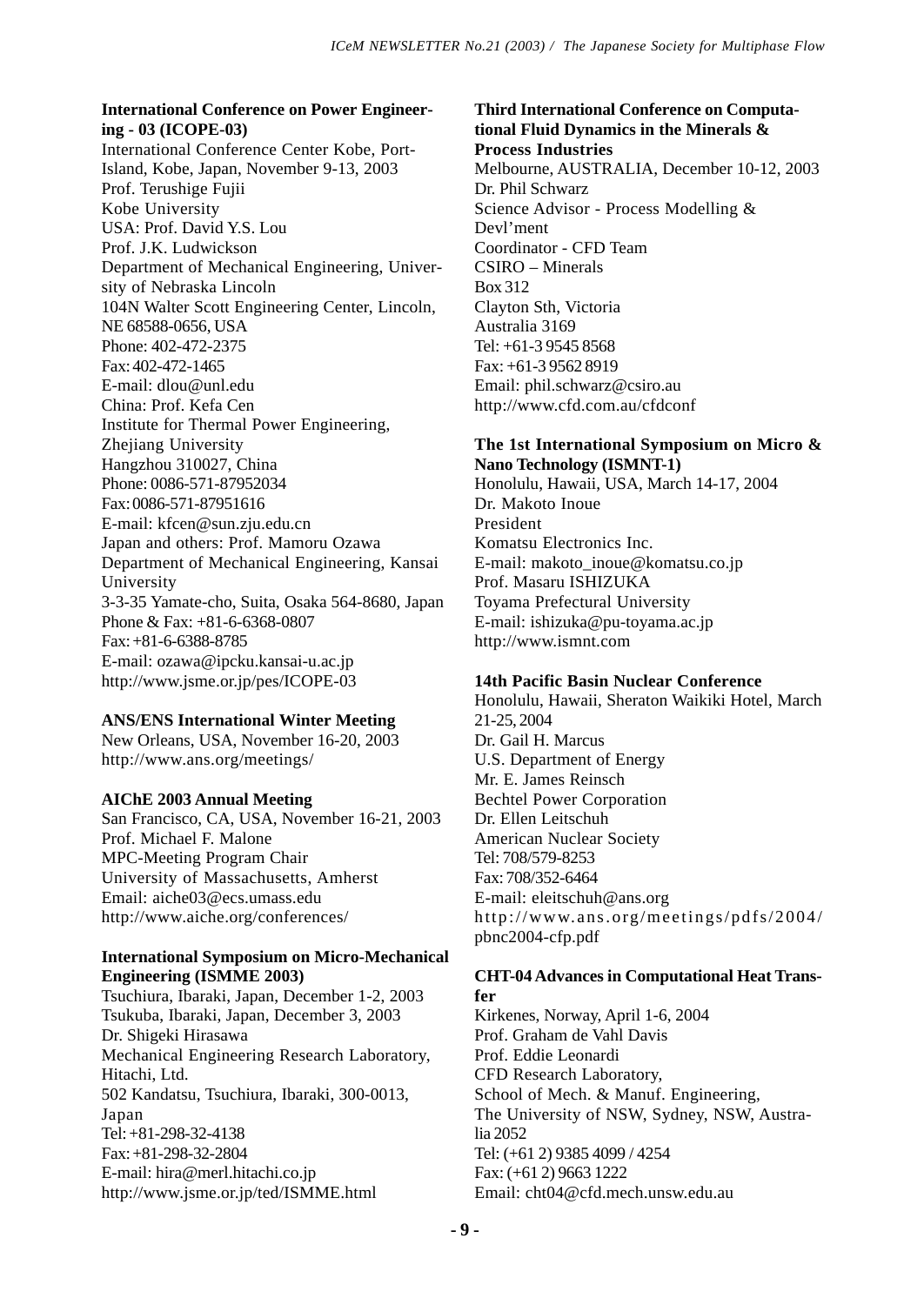# **CHT-04: International Symposium on Advances in Computational Heat Transfer**

Kirkenes and Bergen, Norway, April 19-24, 2004 Professors Graham de Vahl Davis Professors Eddie Leonardi School of Mech. & Manuf. Engineering The University of New South Wales Sydney NSW AUSTRALIA 2052 Tel: +61 2 9385 4099 Fax: +61 2 9663 1222 Email: cht04@cfd.mech.unsw.edu.au http://cht04.mech.unsw.edu.au/

# **5th Minsk International Heat and Mass Transfer Forum - MIF-2004**

Minsk, Belarus, Russia, May 24-28, 2004 Dr. O. Martynenko Dr. I. Gurevich A.V.Luikov Heat and Mass Transfer Institute National Academy of Sciences of Belarus 15, P. Brovka St., Minsk, 220072, Belarus Tel: +375 (17) 284-21-36 Fax: +375 (17) 232-25-13 Email: igur@hmti.ac.by http://www.itmo.by/forum/mif5/

# **5th International Conference on Multiphase Flow (ICMF-2004)**

Yokohama Pacifico Conference Center, Yokohama, Japan, May 31- June 3, 2004 Conference Chair Prof. Y. Matsumoto University of Tokyo Email: icmf@jsmf.gr.jp http://www.jsmf.gr.jp/icmf/

# **ASME TURBO EXPO 2004**

Vienna, Austria, June 14-17, 2004 Dr. Sigmar Wittig German Aerospace Center (DLR) Koln, Germany ASME International Gas Turbine Institute 5775-C Glenridge Dr., Suite 115 Atlanta, GA 30328 USA Tel: 1-404-847-0072 Fax: 1-404-847-0151 E-mail: igtiprogram@asme.org http://www.asme.org/igti/events/te2004/ 04committee\_topics.html

# **Second International Conference on Microchannels and Minichannels**

Rochester, NY, USA, June 17-19, 2004 Prof. Satish G. Kandlikar ME Department, R.I.T., Rochester, NY, 14623, USA Tel: (585) 475-6728

Fax: (585) 475-7710 E-mail: sgkeme@rit.edu http://www.asme.org/events/micromini/call.html

# **RAD-04: International Symposium on Radiative Transfer**

Istanbul, Turkey, June 20-25, 2004 Professor M. Pýnar Menguç Department of Mechanical Engineering University of Kentucky Lexington, KY 40506-0108 Tel: +1 859-257- 2673 Fax: +1 859-257-3304 E-mail: menguc@engr.uky.edu Prof. Dr. Nevin Selcuk Department of Chemical Engineering Middle East Technical University 06531 Ankara Turkey Tel: +90-312-210 2603 Fax: +90-312-210 1264 E-mail: selcuk@metu.edu.tr http://www.ichmt.org/Rad-04

# **3rd International Conference on Heat Transfer, Fluid Mechanics and Thermodynamics (HEFAT2004)**

Cape Town, South Africa, June 21-24, 2004 Prof. JP Meyer Department of Mechanical and Aeronautical Engineering University of Pretoria Pretoria, 0002, South Africa  $Tel \cdot +27124202590$ Fax: +27 12 362 5124 E-mail: jmeyer@up.ac.za E-mail: hefat2004@mweb.co.za http://www.hefat.com

# **5th International ASME/JSME/KSME Bi-Annual Symposium on Computational Technology (CFD) for Fluid/Thermal/Chemical/Stressed Systems with Industrial Applications**

San Diego (La Jolla), California, USA, July 25-29, 2004 for Americas: Dr. Vladimir Kudriavtsev CFD Canada 45 English Ivyway, Toronto, ON M2H 3M3 CANADA Tel: +1-416-497-2356 Fax: +1-416-497-2356 E-mail: kudri2356@rogers.com for Japan and Pacific Rim: Dr. Satoyuki Kawano Associate Professor, Department of Aeronautics and Space Engineering, Tohoku University Aoba Aramaki 01, Aoba-ku,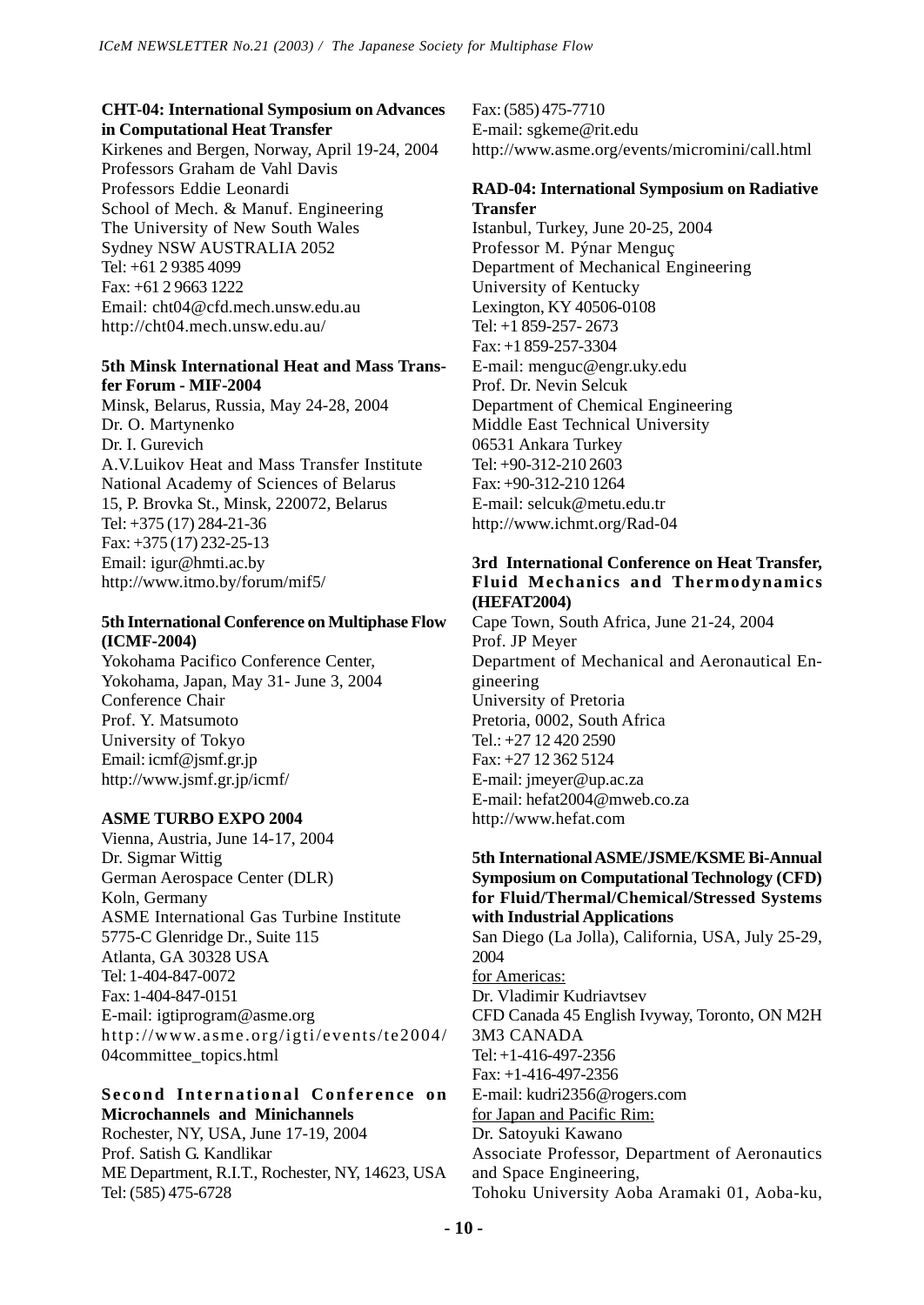Sendai 980-8579, Japan Tel: +81-22-217-6980 Fax: +81-22-217-6979 E-mail: kawano@ad.mech.tohoku.ac.jp for Europe and rest of the world: Prof. Chris R. Kleijn Delft University of Technology Kramers Laboratorium voor Fysische Technologie Prins Bernhardlaan 6 2628 BW Delft, THE NETH-ERLANDS Tel: +31-15-278-2835 Fax: +31-15-278-2838 E-mail: crkleijn@klft.tn.tudelft.nl http://www.cfdcanada.com/pvp04.html

## **The ILASS (Institute for Liquid Atomisation and Spray Systems) Europe meeting**

Nottingham, UK, September 2004 Prof. Barry Azzopardi School of Chemical, Environmental and Mining Engineering University of Nottingham University Park NG7 2RD Nottingham ENGLAND Tel: 44 (0) 115 951 4160 Fax: 44 (0) 115 951 4115 Email: barry.azzopardi@nottingham.ac.uk

## **3rd International Symposium on Two-Phase Flow Modelling and Experimentation**

Pisa, Italy, September 22- 24, 2004 Dr. Gian Piero Celata ENEA Casaccia, Institute of Thermal-Fluid Dynamics Via Anguillarese, 301, I-00060 S.M. Galeria, Rome, Italy Tel.: +39-6-3048-3905 Fax: +39-6-3048-3026 E-mail: celata@casaccia.enea.it Prof. Paolo Di Marco University of Pisa, Department of Energetics Via Diotisalvi 2, I-56126 Pisa, Italy, Tel: +39-50-569-610 Fax: +39-50-569-666 E-mail: p.dimarco@ing.unipi.it Dr. Ramesh K. Shah Rochester Institute of Technology, Rochester, NY,  $IISA$ Tel: 585-475-7439 Fax: 585-475-7710 E-mail: rkshah@attglobal.net http://www.ing.unipi.it/pisa04/

# **6th International Topical Meeting on NUclear Reactor Thermal Hydraulics, Operations and Safety (NUTHOS-6)**

Nara-Ken New Public Hall, Nara, JAPAN, October 4-8, 2004 Dr. Mamoru Akiyama Inst. Applied Energy E-mail: info@nuthos6.org http://www.nuthos6.org/

# **AIChE 2004 Annual Meeting**

Austin, TX, USA, November 7-12, 2004 http://www.aiche.org/conferences/

# **The 13th International Heat Transfer Conference**

Sydney, NSW, Australia, August 13-18, 2006 Professor Graham de Vahl Davis Professor Eddie Leonardi School of Mechanical and Manufacturing Engineering The University of New South Wales, Sydney, Australia Fax: +61 2 9663 1222 IHTC-13 Conference Secretariat GPO Box 128, Sydney 2000, Australia Tel: +61 2 9248 0800 Fax: +61 2 9248 0894 E-mail: ihtc-13@tourhosts.com.au http://www.ihtc-13.com/